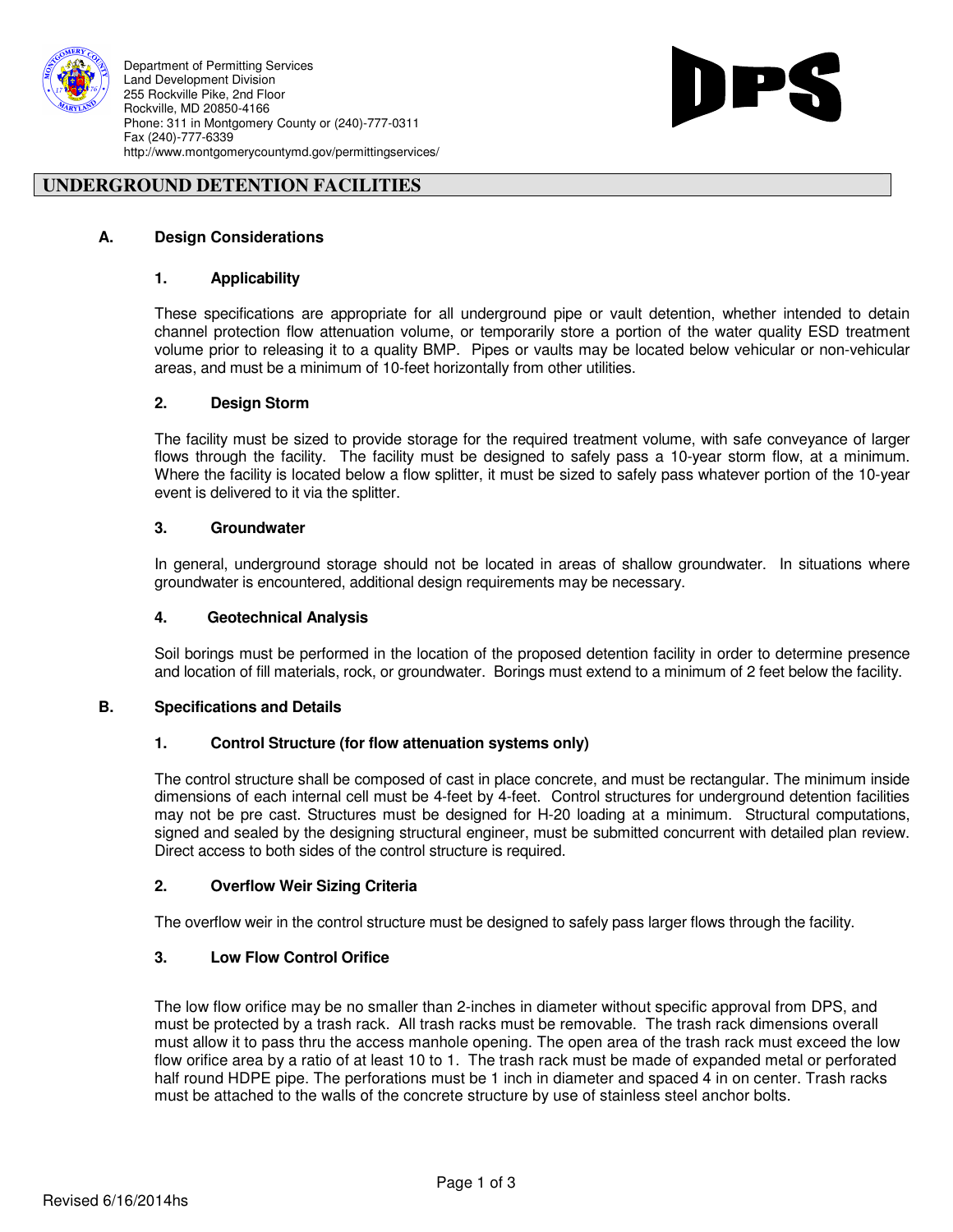

Department of Permitting Services Land Development Division 255 Rockville Pike, 2nd Floor Rockville, MD 20850-4166 Phone: 311 in Montgomery County or (240)-777-0311 Fax (240)-777-6339 http://www.montgomerycountymd.gov/permittingservices/



# **4. Storage Pipe**

Except as noted below, all storage pipes must be circular, and must be a minimum of 48-inches in diameter. Metal, HDPE, or reinforced concrete may be used. Crossover connections must be provided between storage pipes, and these must be a minimum of 48-inches in diameter, also. Pipes may not be closer together than ½ the inside pipe diameter, or 3-feet, whichever is greater. This dimension may be reduced when flowable fill is used as pipe bedding. Spacing for reinforced concrete pipes may be Outer Pipe Diameter / 6 or a minimum of 1-foot in order to get compaction. Minimum earth cover must be per the manufacturer's specifications, based on the design load and considering flotation where required. Ph and resistivity tests may be required on a case by case basis, wherever soil acidity is a concern.

### **a. Metal Pipe**

Metal storage pipes must be circular, aluminized, Type 2, and must be designed for the appropriate loading (pipes may not be less than 14-guage). Pipe ends must be re rolled, matched and numbered by the manufacturer. Connecting bands must be corrugated, and sleeve gaskets must be used. All connections must be per the latest DPS band detail. A 24-inch connecting band and 24-inch flat neoprene or rubber sleeve gasket, with four rods and lugs, must be used for all pipe connections.

## **b. Concrete Pipe**

Gasketed concrete pipe must be used. Pipe shall meet ASTM C-76. ASTM C-361 is also acceptable. Gaskets must meet ASTM C-443. Pipe must be cast without lift holes. Pipe may be circular or elliptical. Elliptical pipes must have a minimum vertical inside dimension of 48-inches. All pipe joints must be soil tight when used for flow attenuation, and must be water tight when used to store the water quality volume.

## **c. HDPE Pipe**

Circular High Density Polyethylene pipe is acceptable for use in underground storage facilities. Joints must be silt tight when used for flow attenuation, and must be water tight when used to store the water quality volume. Concrete manholes must be used at all HDPE pipe connections. Pipe installation must comply with ASTM D2321.

## **d. Concrete Vaults**

Concrete vaults may be used for underground detention, with special design approved by the Department on a case by case basis. Proprietary structures must be specifically approved by DPS in advance of submission. Concrete design shall meet the requirements of ACI 350, Environmental Engineering Concrete Structures, with freezing and thawing exposures. Concrete shall be a Type II or IIA cement, with a 28 day compressive strength of 4500 psi for cast in place and 5000 psi for precast structures. Type III cement is also acceptable so long as tricalcium aluminate is limited to 8%. Concrete shall also meet the requirements of Maryland Department of Transportation, State Highway Administration Standard Specifications for Construction and Materials, Section 420, Mix No. 6. All joints must be soil tight when used for flow attenuation, and must be water tight when used to store the water quality volume.

## **5. Pipe Bedding**

 Bedding must extend a minimum of 6-inches below the bottom of the pipe, and shall extend to the springline. Bedding stone shall be well graded granular material meeting AASHTO M-43. Flowable fill is also acceptable, with proper anchorage during installation. For flexible pipe (CMP, HDPE), flowable fill must extend to the top of the pipe.